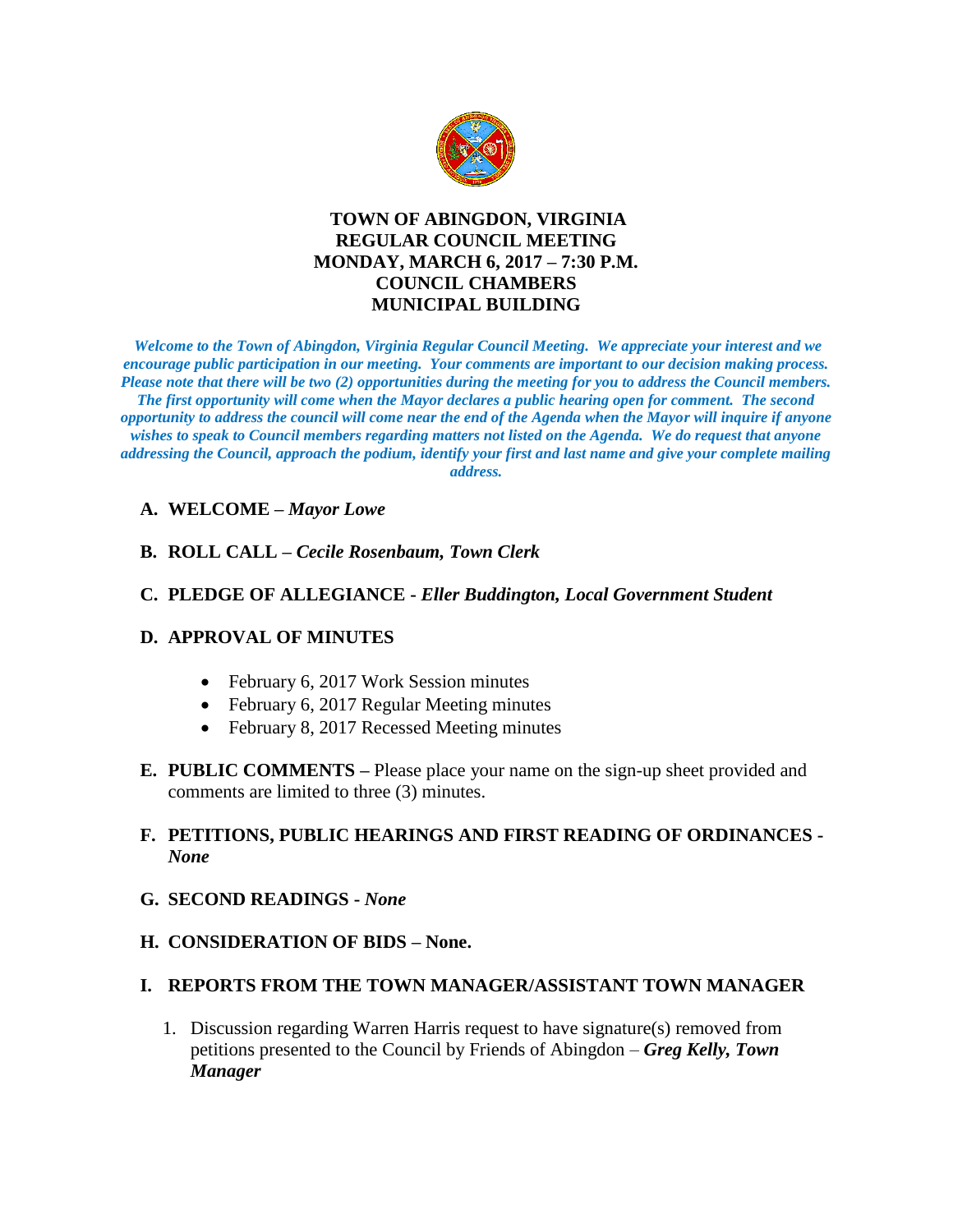Council Agenda March 6, 2017 Page Two

- 2. Consideration of Letter of Agreement between Abingdon Main Street and Virginia Main Street – *Jennifer Montgomery, Director of Abingdon Main Street*
- **J. RESOLUTIONS – None.**

## **K. OLD BUSINESS or MATTERS NOT COVERED AT WORK SESSION**

# **L. APPOINTMENTS TO BOARDS AND COMMITTEES**

- Abingdon Redevelopment and Housing Authority  $\triangleright$  Reappointment of Monica Appleby who is eligible to serve another term
- Planning Commission
	- $\triangleright$  Appointment to fill the unexpired term of Chris Burcher who is not eligible to complete the appointment
- Historic Preservation Review Board (HPRB)
	- $\triangleright$  Appointment to fill the position vacated by Betsy White. Mrs. White has served two (2) consecutive terms and is not eligible for reappointment.
	- $\triangleright$  Reappointment of Andrew Neese who is eligible to serve another term

*If Council so desires, Closed Session pursuant to the Code of Virginia, 1950, as amended, Section 2.2-3711(A)(1) for the purpose of considering applications to fill the positions on the Abingdon Redevelopment and Housing Authority, Planning Commission and HPRB.* 

# **M. COUNCIL MEMBER REPORTS**

#### **N. ANNOUNCEMENTS**

- January May; every Monday, Wednesday, and Friday; Cyber Senior; Coomes Rec **Center**
- March 6 Cooking Along the Crooked Road Higher Ed Center
- March 8 Business Network and Promotion Noon Knowledge Series
- March 13 Cooking Along the Crooked Road Higher Ed Center
- March 13 Town Talk with Mayor 149 Sweets
- March 13 Dedication of plaque to honor FBI agent killed in Abingdon in 1942 Corner of Wall & Depot Street11
- March 17 Shamrock Run & Shindig Abingdon Market Pavilion
- March 20 Non-Departmental Budget Meeting noon
- March 20 Cooking Along the Crooked Road Higher Ed Center